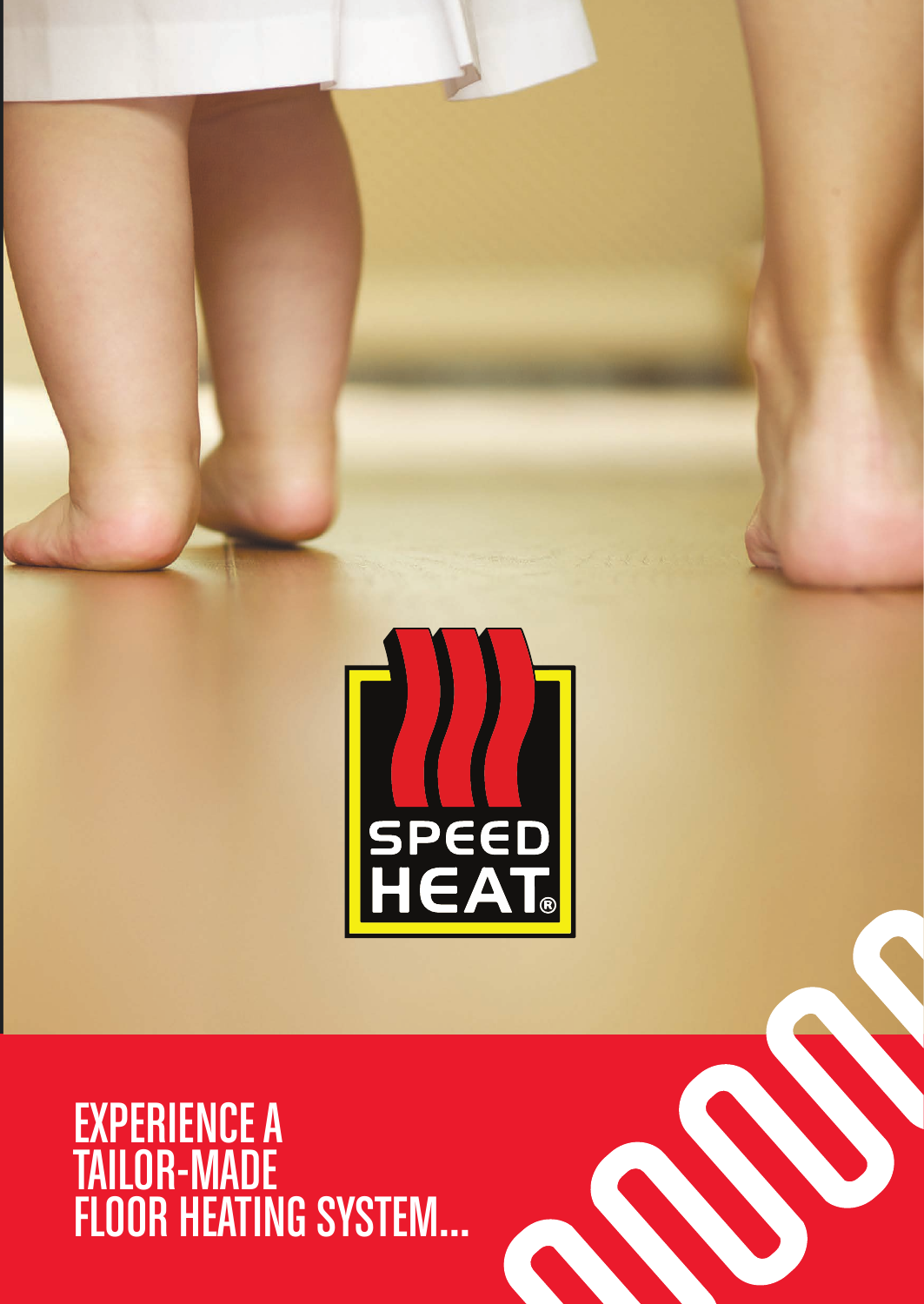# EFFICIENT HEATING CHOICE

#### **ELECTRIC UNDERFLOOR HEATING HAS LONG BEEN REGARDED AS THE MOST COMFORTABLE FORM OF HEAT.**

The low-energy high performance heating range is suitable for installation under tile, carpet,<br>floating timber floors, in slab and vinyl. It has also been used most effectively in saunas, drying cupboards and animal shelters, to name just a few.

As the floor heats up, warmth radiates into the room gently and evenly resulting in a natural and comfortable heated space. The quick response time and low power requirements promote the economic use of electricity as a power source, contributing greatly to the benefits of sustainable design and efficient energy use.



## ADVANTAGES OF ELECTRIC UNDERFLOOR HEATING

- **• QUICK RESPONSE TIME** The heat is distributed evenly throughout the room within 1 hour of switching on
- **• ENVIRONMENTALLY FRIENDLY** No smoke, no dust, no EMR (Electro Magnetic Radiation)
- **• SAFETY** Waterproofed, earthed and self correcting heating element
- **• ALLERGY FRIENDLY**
- **• THERMOSTATIC CONTROL** Each room is individually controlled
- **• NO MAINTENANCE**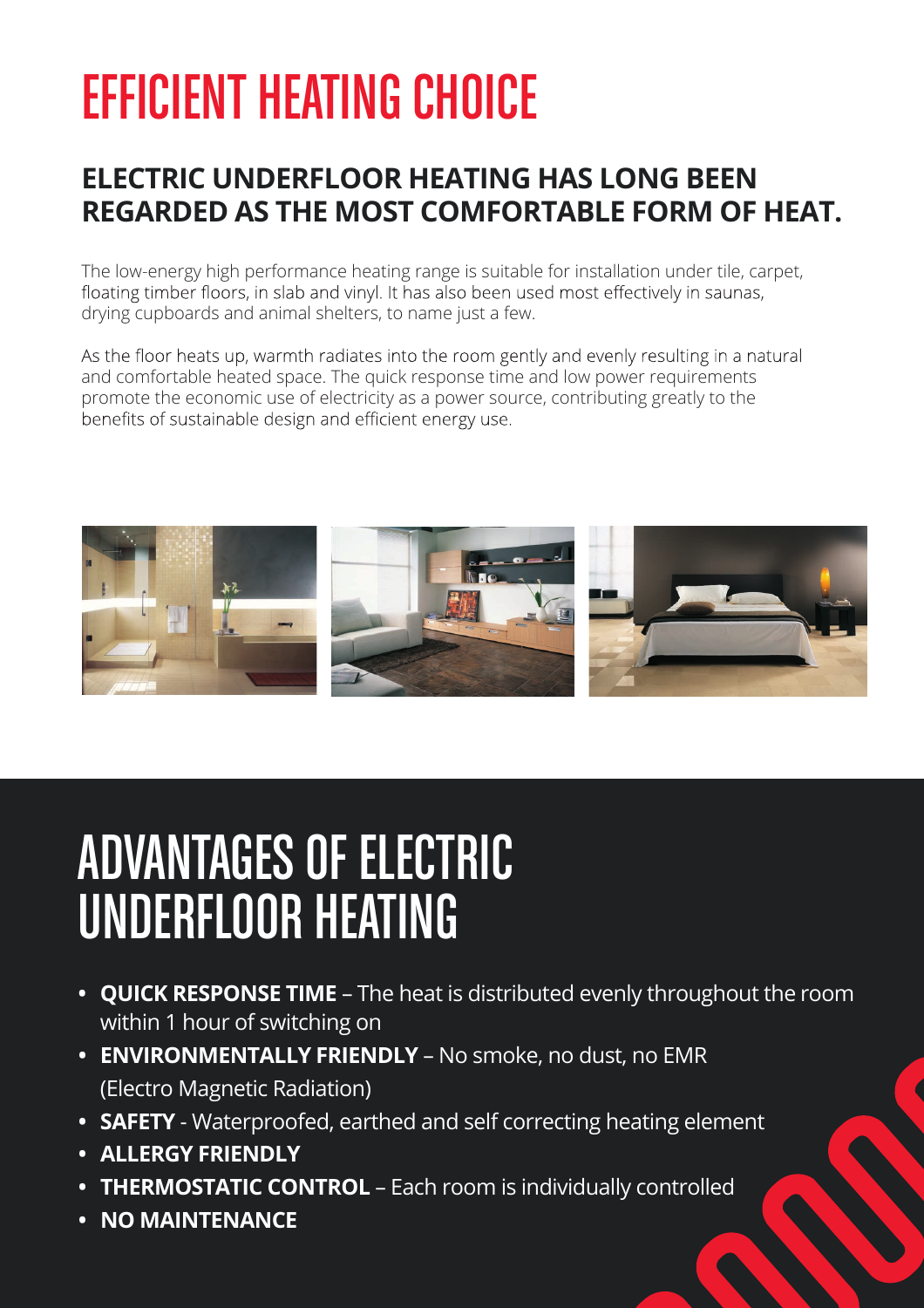# ELECTRIC FLOOR HEATING OPTIONS

#### **THIN CABLE MAT**

Where no screed is being laid, a thin double insulated heating system with an average design parameter of 80W/m2 is installed directly onto the concrete floor (or existing tiles) and embedded in tile glue. Adding only<br>1-2mm to the floor height makes it suitable for new builds and ideal for renovations. Optimum heat is reached within the hour individual room comfort control.



#### **CABLE MAT (IN SCREED)**

The in screed floor heating system is suited to both large and small areas with an average heat design parameter of 100W/m2. The double insulated heating system is laid on new/existing concrete or<br>timber floors and embedded in a 20-40mm sand cement screed. With a fast response time of 1-2 hours, the system features an automated thermostat control to warm<br>floors quickly and efficiently.



#### **LAMINATE PANEL (UNDER CARPET)**

A thin heating element sandwiched between aluminium foil is laid between the underlay<br>and carpet floor offering an on-demand thermostatically controlled heating solution with an average design parameter of 70W/ m2. The heating mat is waterproof and safe from shock hazards - even with accidental spills or steam cleaning. Installed directly<br>beneath the carpet the floor warms within 15-30 minutes.



#### **SLAB HEAT CABLE (POLISHED CONCRETE)**

In slab heating cables are embedded in the concrete slab or topping with a minimum 25mm cover. Despite average design parameters of 160W/m2 and slower initial response time of 10-24 hours, when taking advantage of off-peak heating rates slab heating can be an economical heating solution for builds in cold climate areas or<br>for heating polished concrete floors.



## NOVENTS, NO NOISE, NO FUMES, NO FUSS… JUST WARMTH FROM THE FLOOR UP!